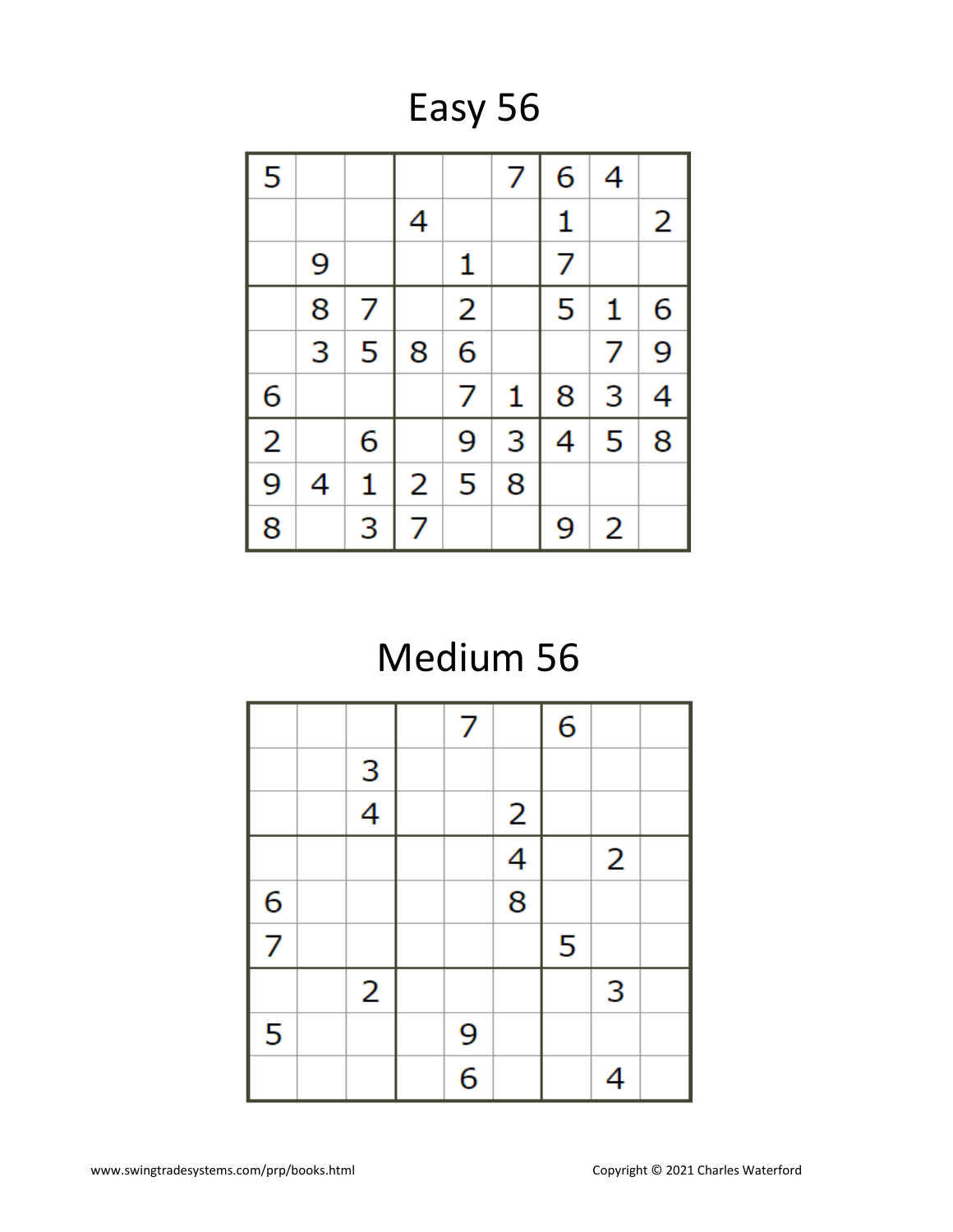## Hard 56

| 7 |                |   |   |   |   |   | 9            | 6 |
|---|----------------|---|---|---|---|---|--------------|---|
|   | $\overline{2}$ |   | 8 | 3 |   |   |              |   |
|   |                |   |   |   |   |   |              | 4 |
| 9 |                |   |   |   | 6 |   |              |   |
|   |                |   |   |   |   |   |              |   |
|   | 3              |   | 5 |   |   | 8 | $\mathbf{1}$ |   |
|   | $\overline{5}$ | 8 |   |   |   |   |              |   |
|   |                |   |   |   |   |   |              | 9 |
|   |                |   |   |   |   |   |              |   |

# Expert 56

|                |              | 3 | 6 | 1 |   | $\overline{2}$ |                |   |
|----------------|--------------|---|---|---|---|----------------|----------------|---|
|                |              |   |   |   | 3 |                | 9              |   |
| 1              |              |   | 7 |   |   |                |                | 6 |
|                |              | 9 |   | 2 | 1 |                | 6              |   |
| 5              | $\mathbf{1}$ |   |   |   |   | 8              | $\overline{2}$ |   |
|                | 6            |   |   | 5 |   |                |                | 4 |
| $\overline{2}$ |              |   |   | 6 | 4 |                |                | 8 |
|                |              | 6 |   |   | 7 | 9              |                |   |
|                | 3            |   | 2 |   |   |                |                |   |